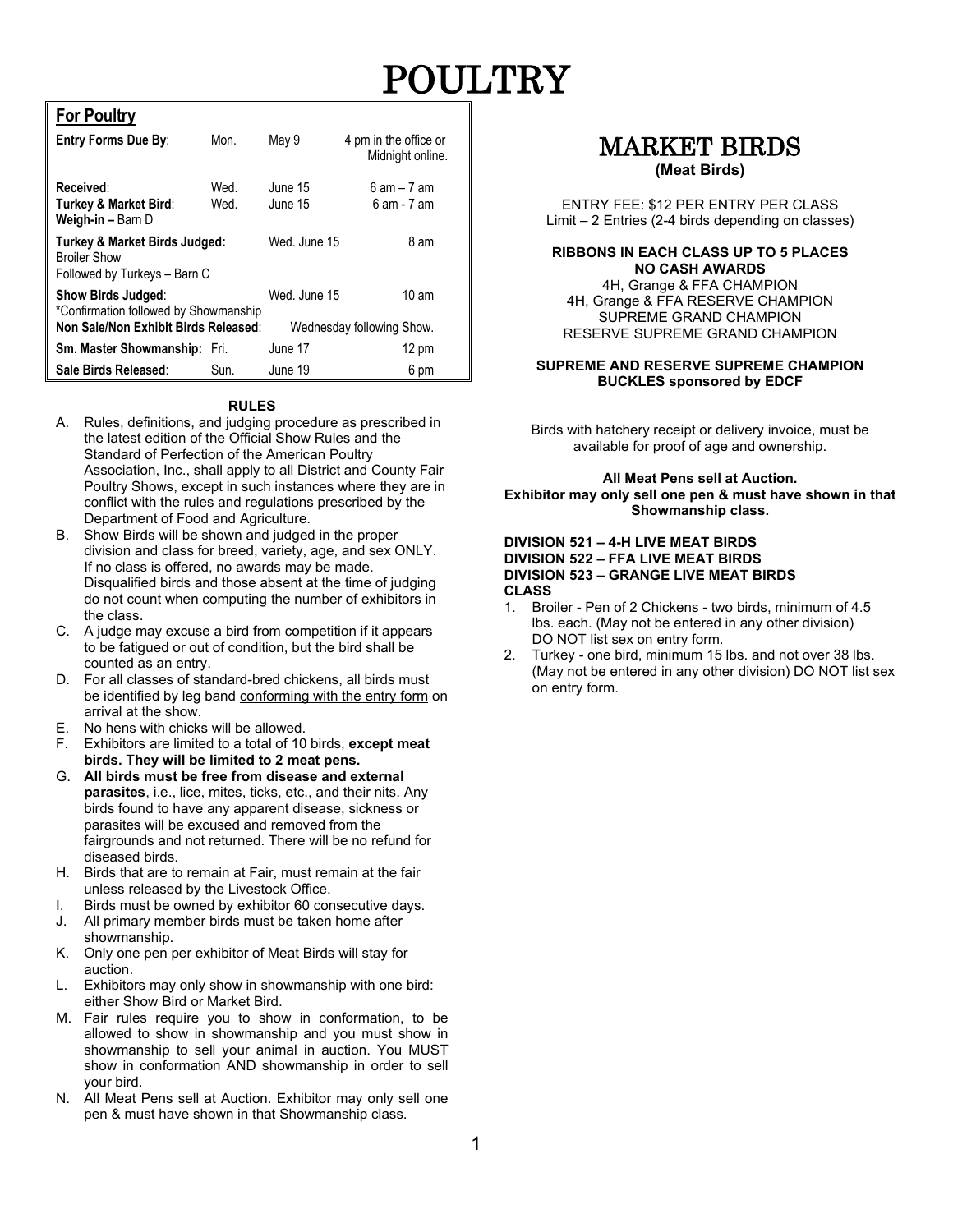### SHOW BIRDS

### **(Non Market)**

NO CROSS BREEDS

#### ENTRY FEE: \$6 PER ENTRY PER CLASS \$2 PER ENTRY – PRIMARY MEMBERS

#### DEFINITIONS:

"Cock" and "Hen" One year and older "Cockerel" and "Pullet" Under one year

#### **RIBBONS IN EACH CLASS UP TO 5 PLACES**

**NO CASH AWARDS** BEST OF SHOW RESERVE BEST OF SHOW BEST OF BREED BEST RESERVE OF BREED when 3 or more judged

*NOTE***: Division Number on entry form designates breed. Class Number designates age.**

### **DIVISION 524,** *LARGE CHICKENS* **CLASS**<br>1. American Breeds

- 
- 
- 1. American Breeds 4. Mediterranean Breeds<br>2. Asiatic Breeds 5. Continental Breeds
- English Breeds
- 2. Asiatic Breeds 5. Continental Breeds<br>3. English Breeds 6. All Other Breeds

#### **DIVISION 525,** *BANTAMS* **CLASS**

- 
- 1. Modern Game Breeds<br>2. Old English Game Bre
- 2. Old English Game Breeds<br>3. Single Comb Clean Legge Single Comb Clean Legged Breeds
- 4. Rose Comb Clean Legged Breeds
- 5. All Other Comb Clean Legged Breeds
- 6. Feather Legged Breeds

#### **DIVISION 526,** *WATERFOWL* **CLASS**

|  | Heavy Breeds |  | <b>Light Breeds</b> |
|--|--------------|--|---------------------|
|--|--------------|--|---------------------|

2. Medium Breeds 4. Bantam Breeds

### **DIVISION 527,** *TURKEYS & GAME BIRDS* **CLASS**<br>1. A

- All Varieties of Turkeys
- 
- 2. Emu<br>3. All O All Other Game Birds, i.e. Pheasant, Quail

#### **DIVISION 528,** *PIGEON*

1. Racing 3. Fancy Homing

### *PRIMARY (5 – 8 yr olds)* **\$1.00 per entry per class**

**DIVISION 529** Specify Breed **CL**<br>1.

| CLASS |         |  |             |  |
|-------|---------|--|-------------|--|
|       | 1. Cock |  | 3. Cockerel |  |
|       | 2. Hen  |  | 4. Pullet   |  |

**Open to all primary members 5 – 8 years old. Exhibits will not be judged nor will go to auction. Limit one animal per primary exhibitor. No ribbons, Cash Awards or plaques – educational.**

### SHOWMANSHIP

#### **DIVISION 605 - 4-H NOVICE SHOWMANSHIP SMALL ANIMAL**

- **DIVISION 606 - FFA NOVICE SHOWMANSHIP SMALL ANIMAL**
- **DIVISION 607 - 4-H INT. SHOWMANSHIP SMALL ANIMAL**
- **DIVISION 608 - 4-H SENIOR SHOWMANSHIP SMALL ANIMAL**
- **DIVISION 609 – FFA SHOWMANSHIP**

**DIVISION 612 – GRANGE NOVICE SHOWMANSHIP SMALL ANIMAL**

**DIVISION 613 – GRANGE SHOWMANSHIP SMALL ANIMAL**

### **\$5 Entry Fee**

### **SMALL ANIMAL**

### **CLASS**

- **Small Animals:**<br>1 **Poultry**
- 1. Poultry Show Birds<br>2. Poultry Meat Birds Poultry – Meat Birds
- 3. Turkeys
- 

**See Showmanship Sections for more information.**